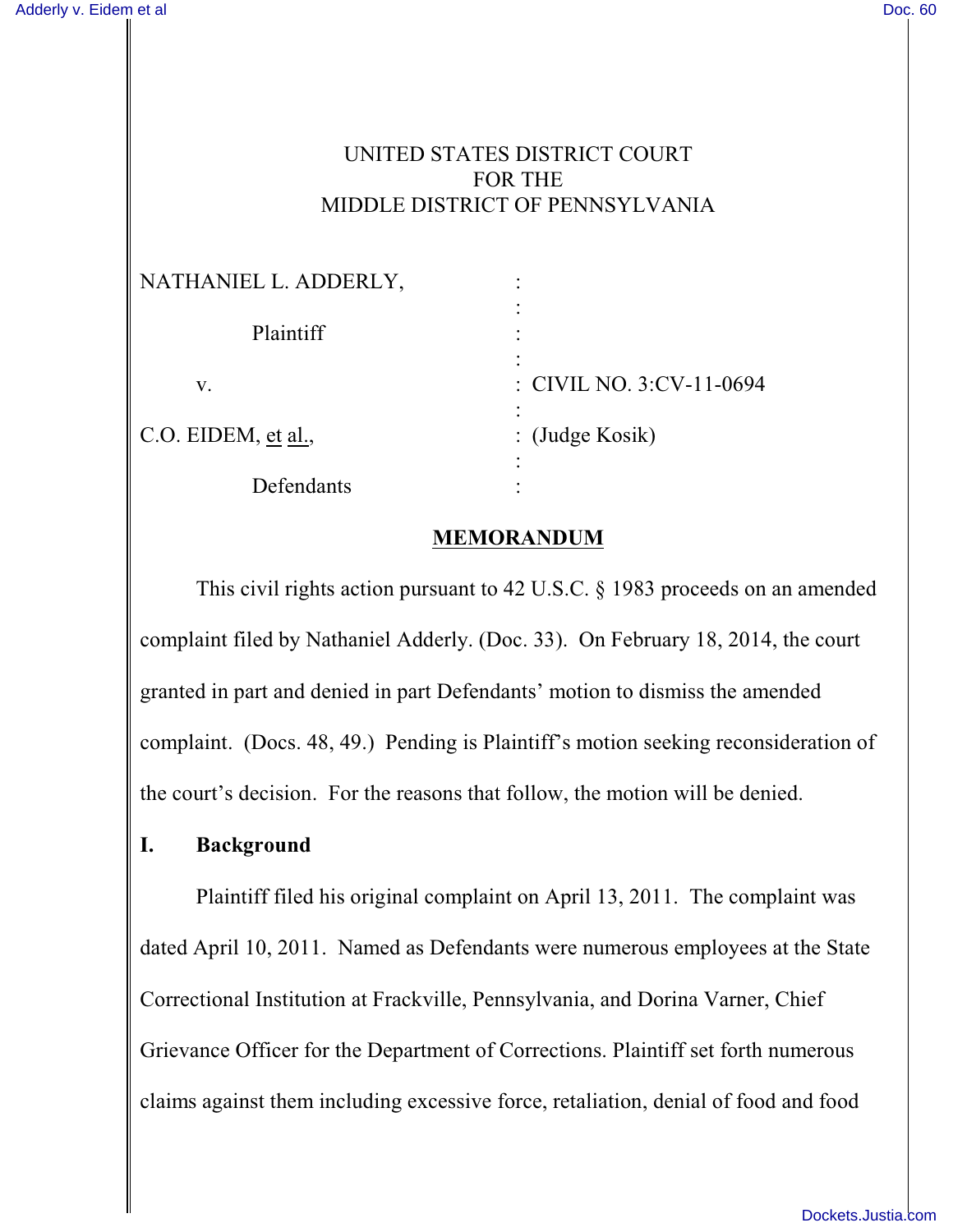tampering, sexually-motivated frisk searches and due process violations. (Doc. 1.) The claims spanned the time period from October of 2007 though April 24, 2010, the date Plaintiff was transferred from SCI-Frackville.

On August 6, 2012, the court granted a motion to dismiss portions of the complaint filed by Defendants. (Docs. 17, 18.) In this opinion, the following claims were dismissed, without leave to amend: all claims set forth against Defendant Varner, the Eighth Amendment claim against Defendant Kufro, and all claims set forth in the complaint arising prior to April 10, 2009.<sup>1</sup> Plaintiff was given leave to file an amended complaint, however, with respect to his claims against the other Defendants named in the complaint. He was also cautioned that in the amended complaint he must include the two claims Defendants did not move to dismiss from the complaint (the Eighth Amendment claim against Defendant Wiedow and the retaliation claim against Defendant Kufro).

On April 25, 2013, Plaintiff submitted his amended complaint. He again listed numerous SCI-Frackville employees and Dorina Varner as defendants, and included numerous allegations. The claims spanned the same time period as in the original complaint. Plaintiff did provide more details with respect to some of his claims. Further, while he did include the Eighth Amendment claim against Weidow, he failed

 $\pm$  The court found all claims arising prior to April 10, 2009 to be barred by the applicable statute of limitations.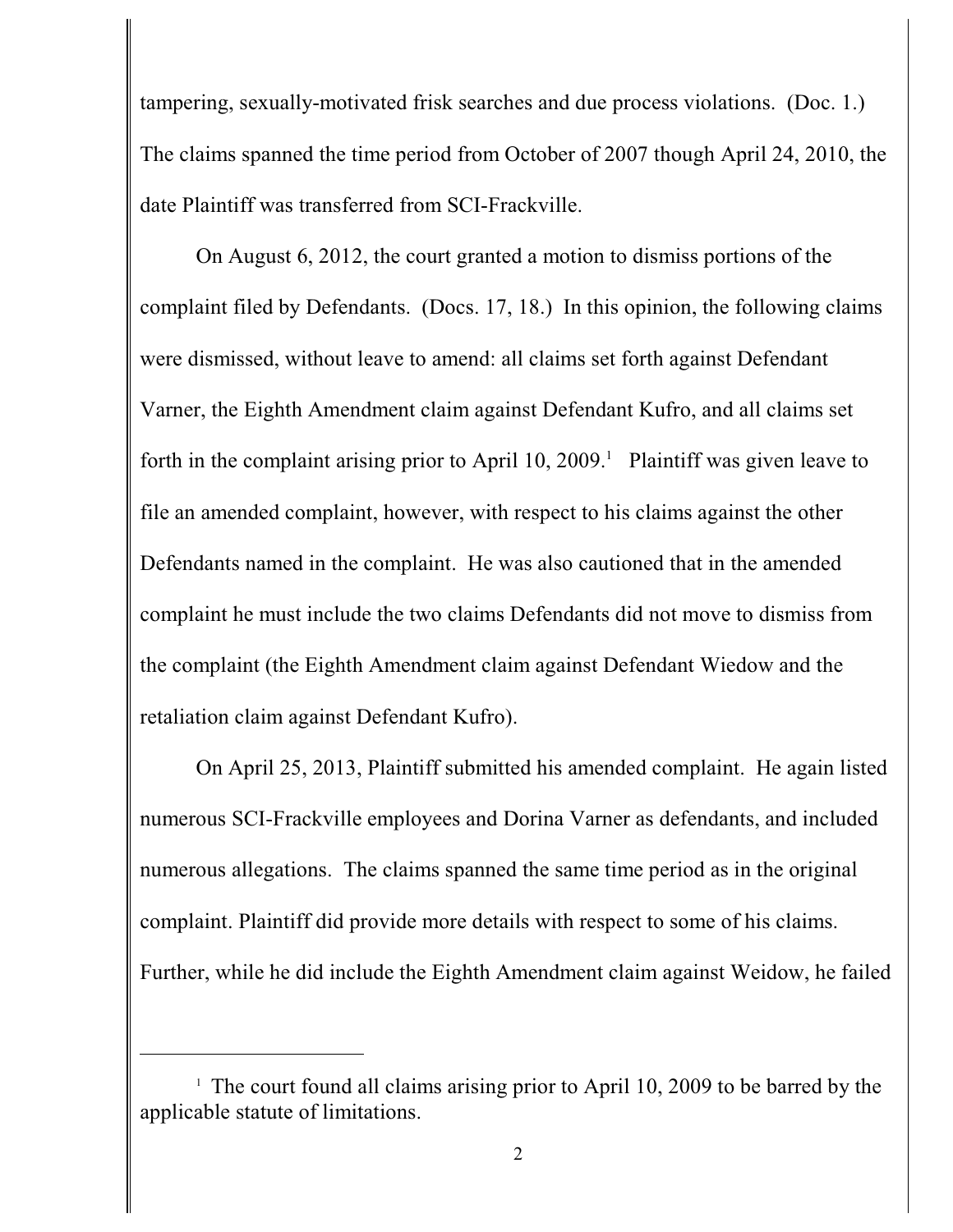to include the retaliation claim against Kufro in the amended complaint. (Doc. 33.)

Defendants thereafter filed a motion to dismiss the amended complaint. On February 18, 2014, the court issued a comprehensive Memorandum addressing Defendants' motion and the grounds raised therein. (Doc. 48.) Without reiterating the entire Memorandum, the court granted in part and denied in part Defendants' motion as follows. The motion was granted with respect to (1) those claims found to be barred by the statute of limitations (those occurring prior to April 10, 2009)<sup>2</sup>; the access to the courts claims; (3) the claims alleged against Defendants Shannon, Wenerowicz, Kovalchik and Derfler on the basis of lack of personal involvement; (4) the claims against Defendants Alberts, Svab, Jacobs and Damitter; and (5) the deprivation of personal property claims. The motion was denied in all other respects. (Doc. 49.)

Following the court's resolution of the motion to dismiss the amended complaint, the following claims are proceeding: (1) excessive force claim of 2/24/10 against Defendant Eidem; (2) retaliatory misconduct claim of 4/10/09 against Defendants Cowher and Glenn; (3) withholding of food claim from 4/10/09 through

 $\frac{1}{2}$ . The court notes that there is a typographical error on page 10 of the Memorandum of February 19, 2014. The court correctly states that "all claims relating to events occurring prior to April 10, 2009 must be dismissed as barred by the statute of limitations", but then goes on to state that all claims set forth in the amended complaint arising prior to April 10, 2012 will be dismissed. Clearly, "April 10, 2012" is a typographical error and should read April 10, 2009.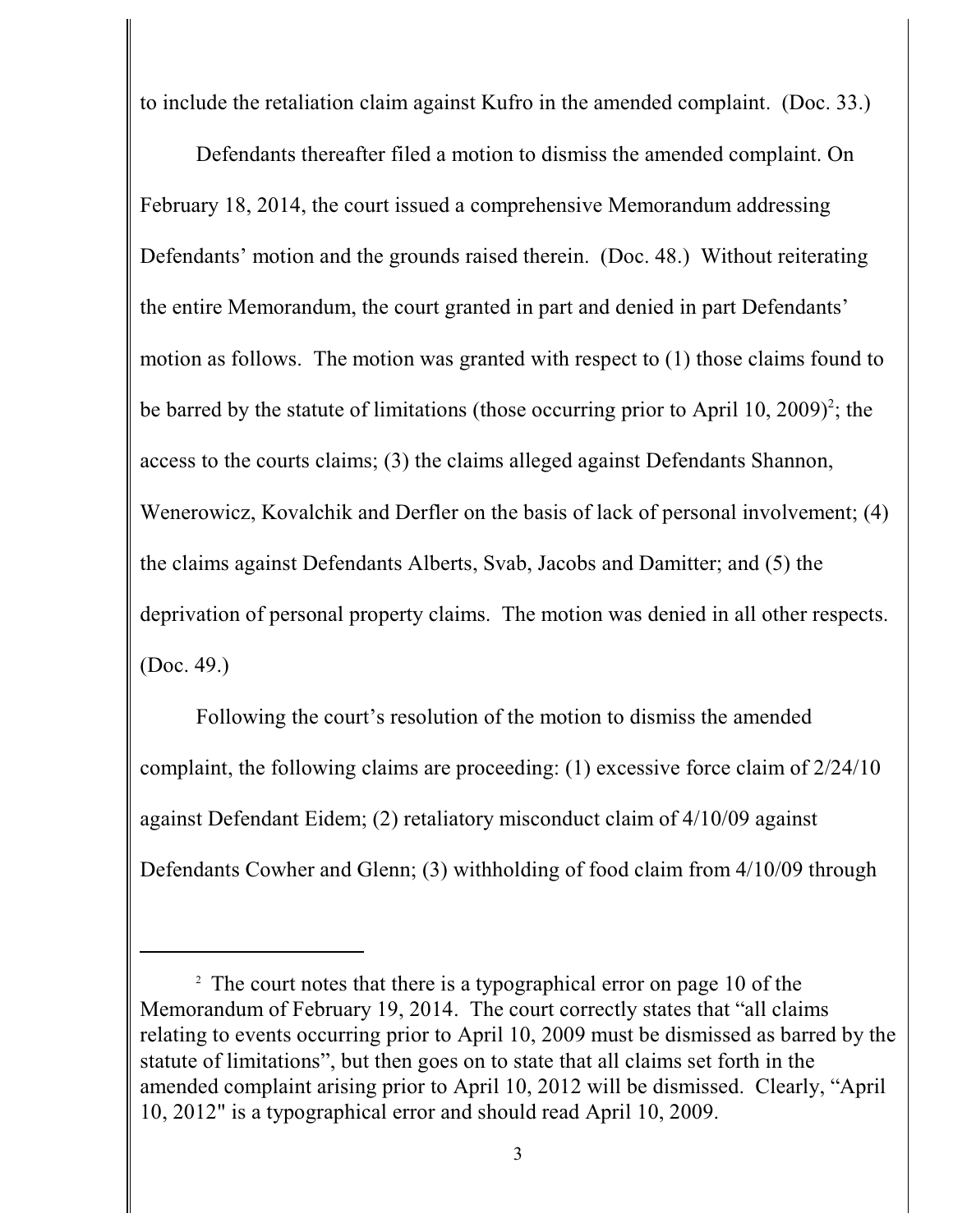4/29/10 against Defendant Alshefski; (4) excessive force claim of January 2010 against Defendant Resendes; (5) the food tampering claim of 2/27/10 against Defendant Wiedow; and (6) the sexual frisks claim between 4/10/09 and 4/10/10 and the withholding of food claim between 4/10/09 and 4/29/10 against Defendant Reno.

On March 3, 2014, Plaintiff filed a motion for reargument and/or reconsideration of the court's resolution of Defendants' motion to dismiss the amended complaint. (Doc. 51.) The sole focus of Plaintiff's motion is his belief that he is entitled to equitable tolling of the statute of limitations with respect to certain claims arising prior to April 10, 2009.

# **II. Standard of Review**

The purpose of a motion for reconsideration "is to correct manifest errors of law or fact or to present newly discovered evidence." Kabacinski v. Bostrom Seating, Inc., 98 F. App'x 78, 81 (3d Cir. 2004)(quoting Harsco Corp. v. Zlotnicki, 779 F.2d 906, 909 (3d Cir. 1985)). Because "federal courts have a strong interest in the finality of judgments," United States v. Hoey, No. 09-200, 2011 WL 748152, at \*2 (W.D. Pa. Feb. 15, 2011)(citation omitted), the standard that must be met to prevail on a motion for reconsideration is high, see Berry v. Jacobs IMC, LLC, 99 F. App'x 405, 410 (3d Cir. 2004).

The court may grant a motion for reconsideration if the moving party shows: (1) an intervening change in the controlling law; (2) the availability of new evidence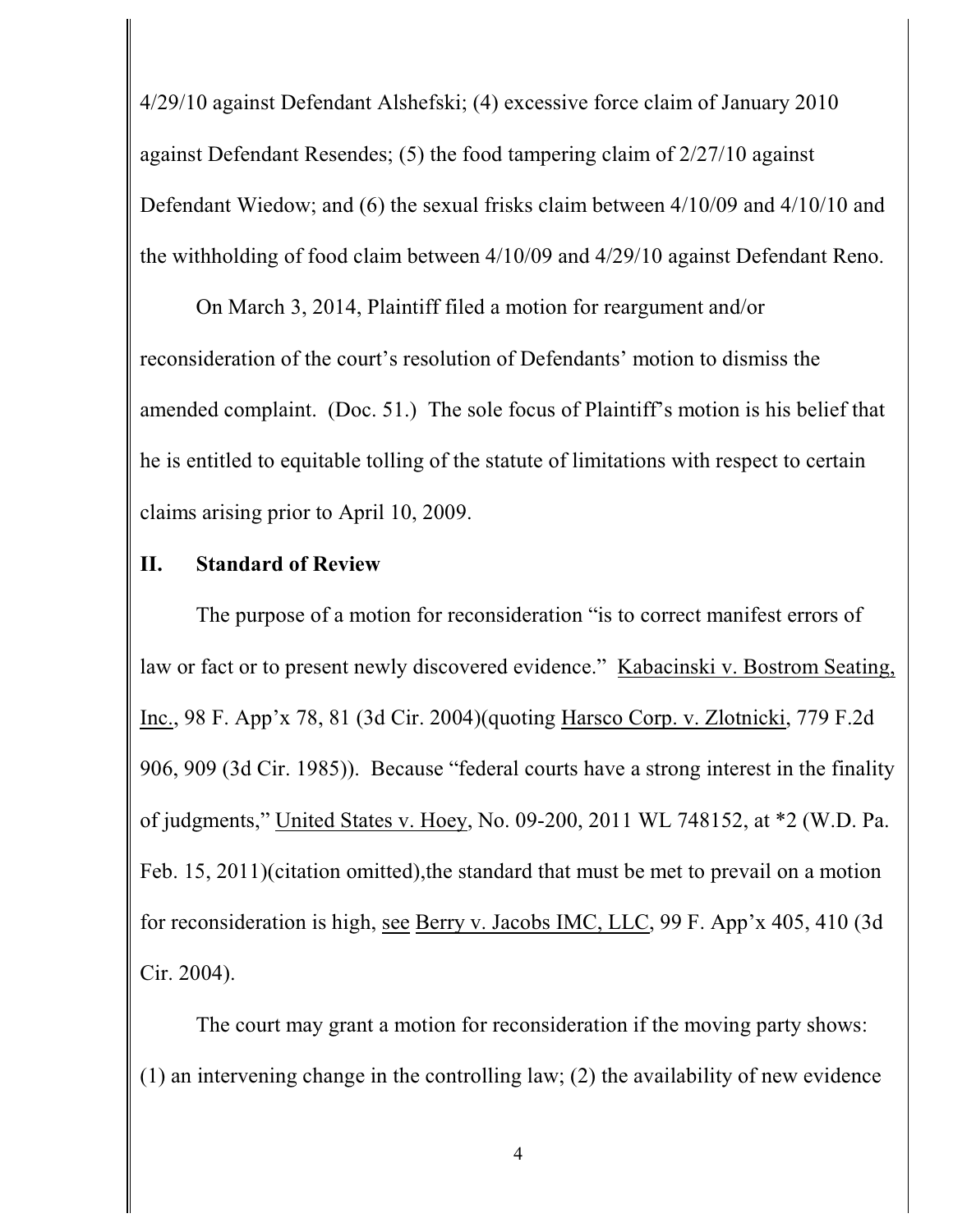which was not available when the court issued its order; or  $(3)$  the need to correct a clear error of law or fact or to prevent a manifest injustice. United States v. Banks, Crim. No. 03-245, 2008 WL 5429620, at \*1 (W.D. Pa. Dec. 31, 2008)(citing Max's Seafood Café by Lou-Ann, Inc. v. Quinteros, 176 F.3d 669, 677 (3d Cir. 1999)). Motions for reconsideration are not a tool to re-litigate and reargue issues which have already been considered and disposed of by the court, see Hoey, 2011 WL 748152, at \*2 (citation omitted), or for addressing arguments that a party should have raised earlier, see United States v. Dupree, 617 F.3d 724, 732-33 (3d Cir. 2010)(quotations omitted). Rather, such a motion is appropriate only where the court misunderstood a party or where there has been a significant change in law or facts since the court originally ruled on that issue. Hoey, 2011 WL 748152, at \*2. The mere dissatisfaction with the court's ruling is not a proper basis for reconsideration. Progressive Cas. Ins. Co. v. PNC Bank, N.A., 73 F.Supp.2d 485, 487 (E.D. Pa. 1999).

### **III. Discussion**

The statute of limitations applicable to claims brought under § 1983 in Pennsylvania is two years. Fitzgerald v. Larson, 769 F.2d 160, 162 (3d Cir. 1985). Plaintiff's complaint was filed on April 13, 2011, but signed on April 10, 2011. (Doc. 1.) "The federal 'prisoner mailbox rule' provides that a document is deemed filed on the date it is given to prison officials for mailing." Pabon v. S.C.I. Mahanoy, 654 F.3d 385, 391 n.8 (3d Cir. 2011). As such, the court construed the filing date as April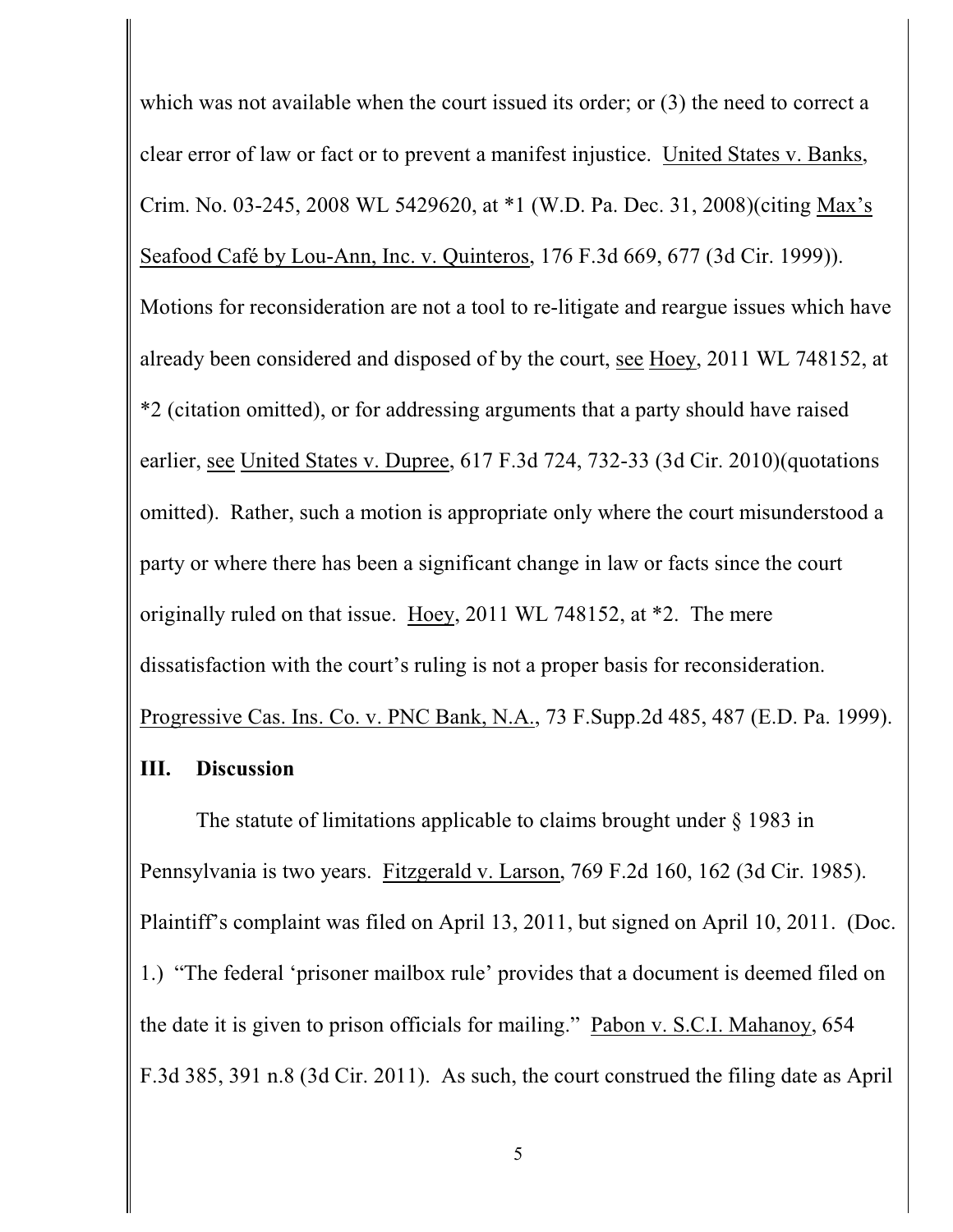10, 2011.

In the complaint, Plaintiff set forth allegations dating as far back as 2007 and covering the time period up through April 24, 2010. The court found that all claims occurring prior to April 10, 2009, more than two years prior to the date he filed his complaint, were barred by the statute of limitations. The court issued this ruling when it decided Defendants' motion to dismiss the original complaint. In allowing Plaintiff to submit an amended complaint, he was advised that any claims barred by the statute of limitations, ie., those occurring prior to April 10, 2009, should not be included in the amended complaint.

In submitting his amended complaint, Plaintiff once again included claims previously found to be barred by the statute of limitations. In ruling on Defendants' motion to dismiss the amended complaint, the court agreed with Defendants that all claims relating to events occurring prior to April 10, 2009 would be dismissed as barred by the statute of limitations, as previously found in the court's Memorandum of August 6, 2012. (Doc. 17.)

Plaintiff now seeks reconsideration of this ruling claiming he is entitled to equitable tolling with respect to the barred claims. He appears to specifically focus on incidents occurring on or around April 5, 2009. It is Plaintiff's argument that "averments occurring before April 10, 2009 should be equitably tolled because Plaintiff was unable to file a lawsuit until after June 2009 when the grievances were